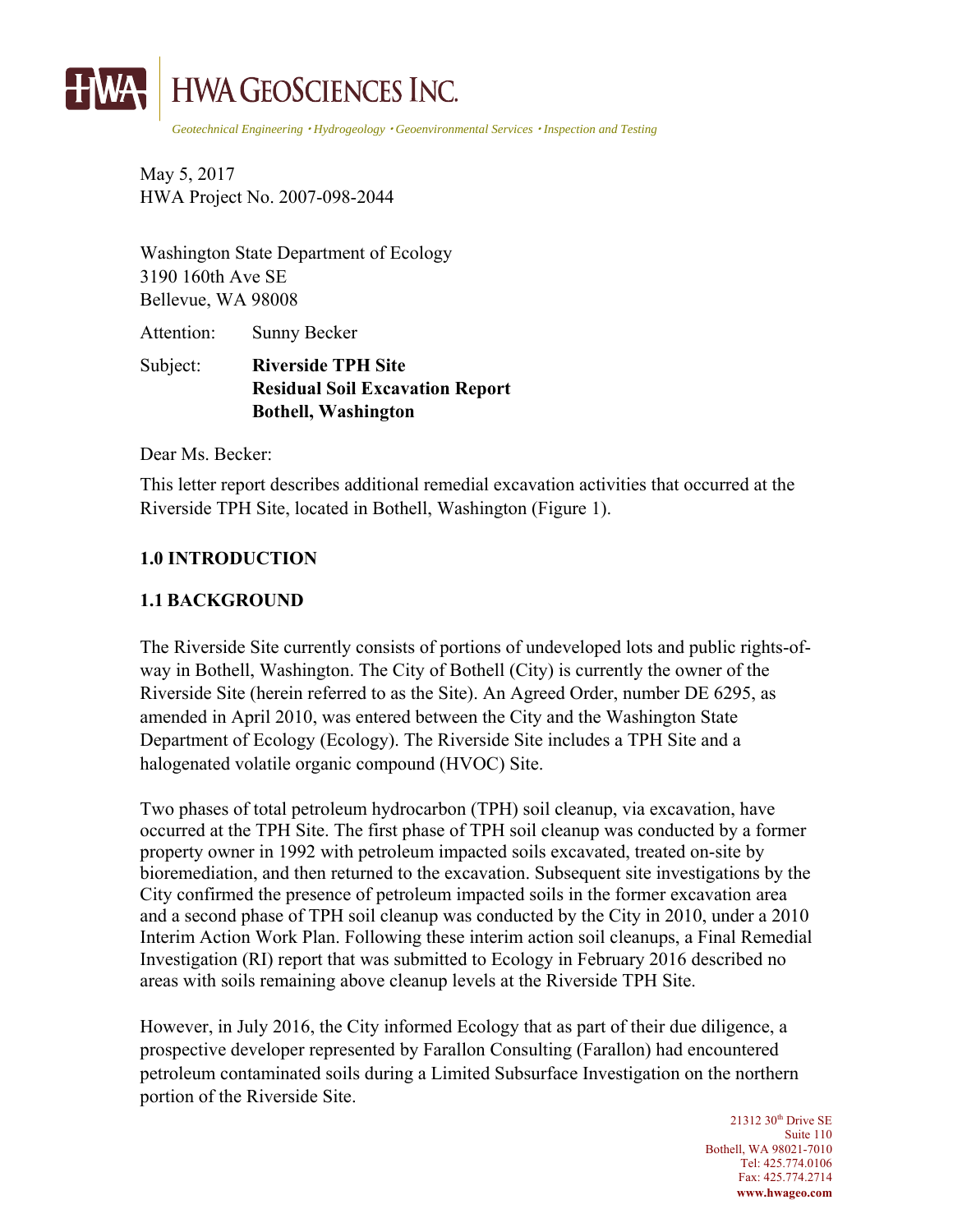The City subsequently met with Ecology and submitted a "Residual Soil Excavation Work Plan" (October 12, 2016), thereafter receiving Ecology's concurrence to implement the remediation work. The work consisted of excavation and off-site disposal of all impacted soils.

According to Farallon's report, soil samples collected from four borings indicated that residual petroleum impacted soils above Ecology's Model Toxic Control Act (MTCA) Method A cleanup levels were present in one of the soil borings, FB-5, that was located near the southern border of the vacant lot (Figure 2). A soil sample collected from 10 feet below ground surface (bgs) in FB-5 exhibited gasoline-range total petroleum hydrocarbons (TPHg) at a concentration of 300 milligrams per kilogram (mg/kg). Oilrange TPH (TPHo) was detected below the cleanup levels in this soil sample, and dieselrange TPH (TPHd) and benzene were not detected above the laboratory detection limits. Soil cleanup levels established for the Site are MTCA Method A and B. The cleanup level for TPHg is 30 mg/kg (MTCA Method A) and TPHd is 1,824 mg/kg (MTCA Method B). Petroleum hydrocarbons and benzene were not detected above cleanup levels in the sample collected from 5 feet bgs in boring FB-5. Petroleum hydrocarbons and benzene were all non-detect for the FB-5 soil sample collected from 12.5 feet bgs..

Based on the results of the Farallon FB-5 boring, a residual soil excavation interim action was conducted to address the remaining TPH contaminated soils at the Bothell Riverside TPH Site. This soil cleanup at the Site included excavation and off-site disposal of all accessible impacted soils. Upon completion of the remediation work, Ecology requires that the post-remediation results contained in this letter report be incorporated into the Final RI/FS report. The Final RI/FS report will also include truck manifests, haulage documentation and photo documentation.

The excavation was performed in two separate events, the first round occurred during January 2017 and the second during March/April 2017. The following sections describe the cleanup.

#### **2.0 SITE REMEDIATION**

#### **2.1 PRE-EXCAVATION ACTIVITIES**

Based on background information and analytical data from previous studies conducted at the Site, Contaminants of Concern (COC) expected to be found in soils near boring FB-5 are petroleum hydrocarbons (gasoline, diesel, and oil range).

The City engaged a construction contractor, Interwest Construction Inc. (ICI) of Burlington, Washington to perform the interim action soil cleanup during January 2017 excavation activities, and Kane Environmental Inc. (Kane) with subcontractor Spooner Contracting, LLC, to perform the interim action soil cleanup during the second round of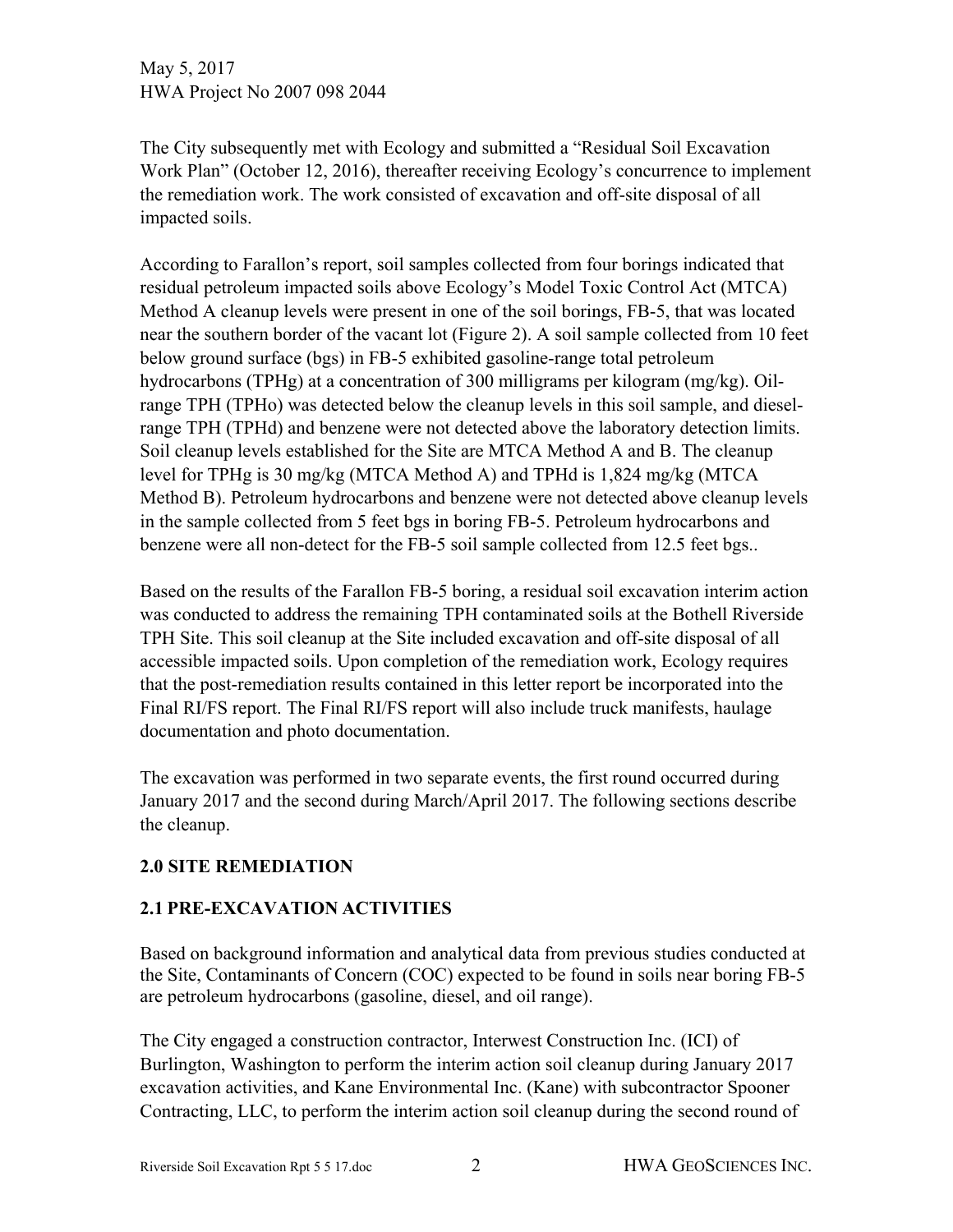cleanup in March/April 2017. HWA personnel monitored the cleanup activities and sampled soil to confirm successful cleanup.

Prior to the January excavation activities at the Site, HWA personnel reviewed documentation of previous investigations and remedial excavations to assess the lateral and vertical extent of TPH-impacted soils in the vicinity of the Farallon FB-5 boring. HWA then marked the estimated excavation area and completed utility locates to identify all public and private underground utilities.

### **2.2 SOIL EXCAVATION**

During the first round of excavation activities, ICI excavated contaminated soil at the Site on January 10, 12, 13, and 18, 2017. During the second round, Kane/Spooner continued excavation activities at the Site on March 20, 23, 24, 27 through 31, and April 3, 2017. HWA personnel directed the cleanup based upon prior investigations and remedial excavation activities, as well as field screening information such as soil color, odor, and photoionization detector readings. When the screening information indicated clean soil, HWA collected confirmation samples for laboratory analysis to document that the soils left in place met the Site cleanup levels.

Contaminated soil was excavated generally to a depth ranging from 10 to 12.5 feet below ground surface (bgs), which was found to meet the cleanup levels for the bottom of the excavation. The approximate limits of soil excavation are shown on Figure 2. The final excavation was approximately 65 by 55 feet in its maximum width and length, respectively. Photos 1 through 7 in Appendix A depict the final excavation.

During the January cleanup, ICI excavated and transported 934.22 tons of soil to the CEMEX USA (formerly Rinker) Inert Materials Landfill facility in Everett, Washington for thermal desorption treatment followed by permitted landfill disposal. A copy of the CEMEX Release of Liability/Certificate of Disposal for the soil is presented in Appendix B. This CEMEX Release of Liability/Certificate of Disposal includes soil from a nearby project, therefore the total shows as 1325.42 tons of soil, only 934.22 of which are from the Bothell Riverside excavation.

During the March/April cleanup, 333.64 tons of soil were excavated and transported to CEMEX. An additional 613.41 tons were transported to a Waste Management transfer station in Woodinville, Washington, for transport and permitted disposal at the Waste Management landfill in Columbia Ridge, Oregon, for a total of approximately 947 tons excavated and disposed of properly during the March/April round of cleanup, and approximately 1,881 tons for all 2017 cleanup excavations. A copy of the CEMEX and Waste Management Release of Liability/Certificate of Disposal documents for the soil are also presented in Appendix B.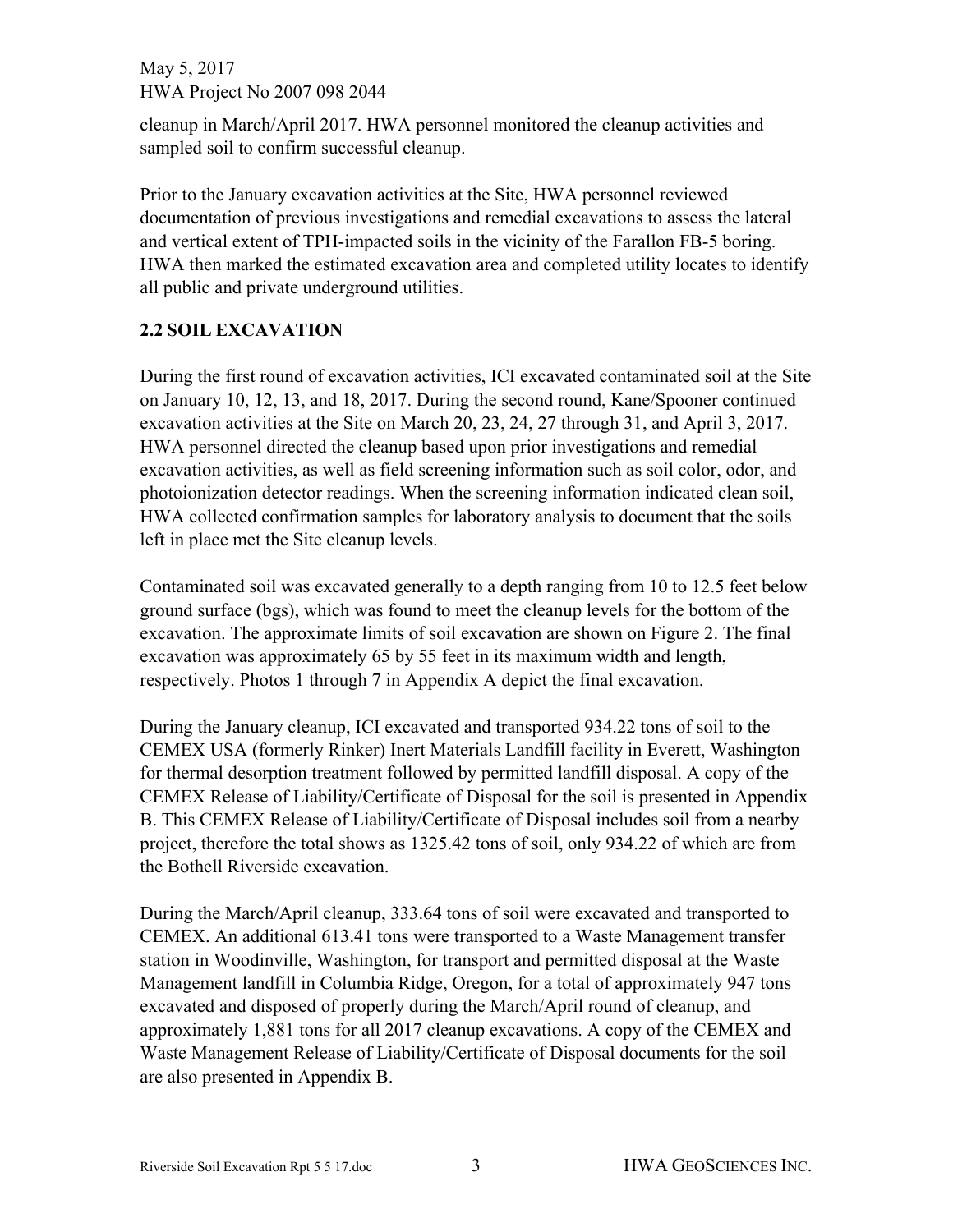### **2.3 CONFIRMATION SAMPLING**

During the January 2017 excavation activities, HWA personnel collected a total of 21 excavation sidewall and 4 excavation bottom samples to confirm soil cleanup (Table 1). Of the 21 sidewall and 4 bottom samples, 7 of the sidewall and 2 of the bottom location samples were over-excavated due to laboratory results indicating contaminants of concern (COC)s were above the MTCA regulatory cleanup levels. In addition, three confirmation samples collected, one from the northwest sidewall (sample R-PEX-32-10) and two from the south (sample R-PEX-19-10) and southeast (sample R-PEX-28-10) sidewalls, exhibited gasoline concentrations of 39, 64 and 86 mg/kg, respectively, which is above the established MTCA Method A cleanup level of 30 mg/kg. Soils in these areas were temporarily left in place but were later over-excavated during the second round of excavating in March/April 2017.

During the March/April 2017 excavation activities, HWA personnel collected a total of 23 sidewall and 5 excavation bottom samples to confirm soil cleanup (Table 1). Of the 23 sidewall and 5 bottom samples, 5 of the sidewall and 1 of the bottom location samples were over-excavated and re-sampled due to cleanup level exceedances.

Figure 2 depicts confirmation sample locations. Laboratory certificates are included in Appendix C. Table 1 includes laboratory data for the interim action residual soil cleanup conducted at the Site.

Backfill samples from January and March were tested for TPHd, TPHo, TPHg, and BTEX, and did not contain any of these constituents above laboratory reporting limits. Appendix C contains the laboratory report for all backfill samples. Table 2 and the laboratory reports also include results from 1) one backfill sample that contained TPH and was subsequently rejected to be utilized as backfill; and 2) one backfill sample that contained low concentrations of TPH that were thought to be spurious, because no TPH was detected in three subsequent samples of the same material.

#### **2.4 GROUND WATER MANAGEMENT**

The excavation depth ranged from 10 to 12.5 feet bgs. Minimal perched ground water seepage was encountered at a depth of approximately 8 feet bgs in the excavation. In addition, precipitation that occurred during excavation activities accumulated in the excavation. During the January 2017 excavation activities, ICI managed the water accumulation by pumping water from the excavation into a Baker holding tank, allowing sediments to settle, and discharging of the water utilizing an existing King County Industrial Waste Division permit obtained by ICI for temporary discharge of water generated during dewatering activities. During the March/April 2017 excavation activities, Kane contracted Marine Vacuum Services, Inc. to remove any groundwater encountered and/or accumulated precipitation using a 2,500-gallon Vacuum truck to dewater the excavation prior to digging.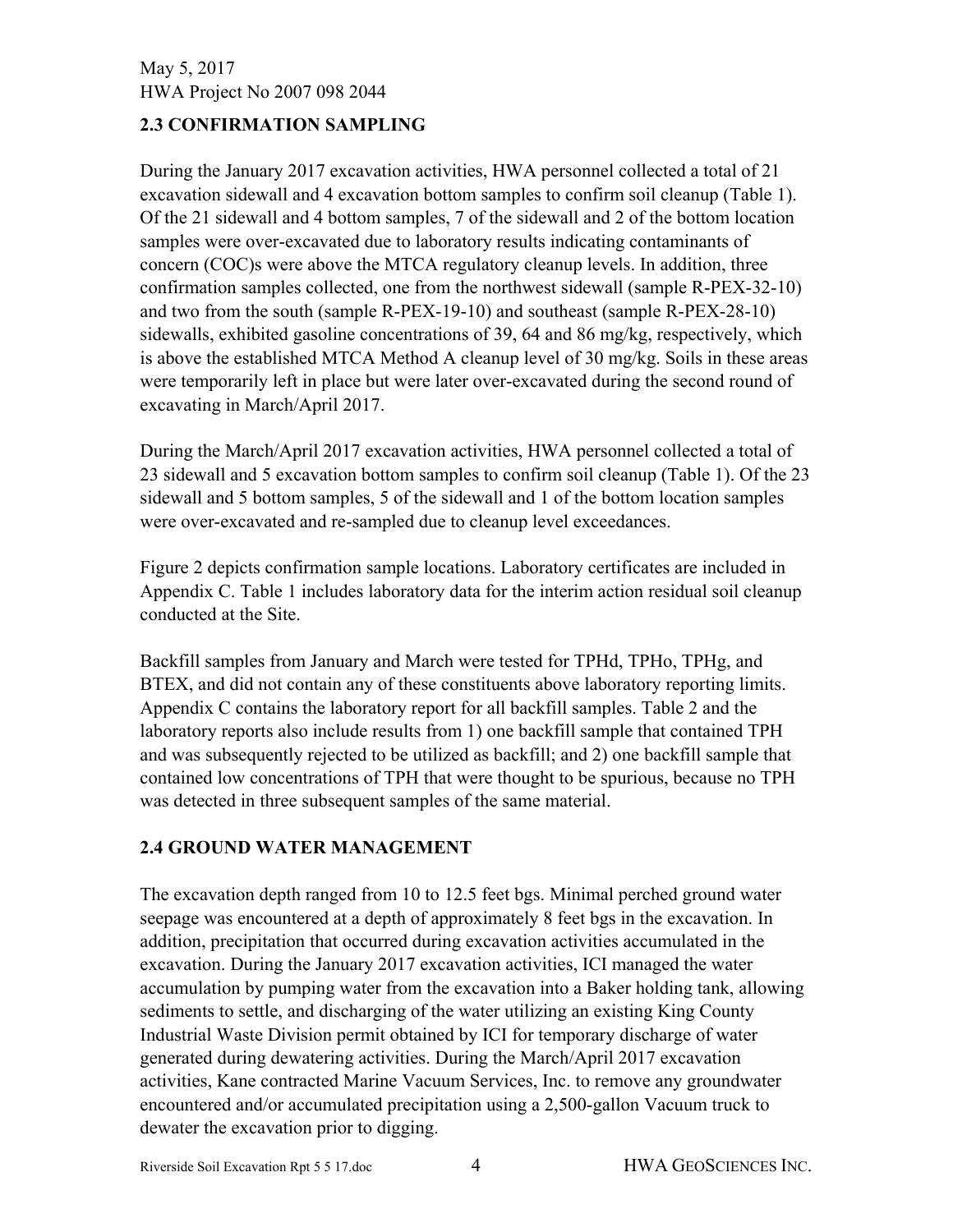#### **3.0 SITE RESTORATION**

Due to contaminated soils being temporarily left in place after the January cleanup on the northwest, south and southeast sidewalls of the January excavation, a layer of polyethylene sheeting (Visqueen) was placed along the sidewalls of the excavation as an indicator of the boundary between the contaminated soils and the clean backfill and in an effort to keep clean backfill soils from becoming adversely impacted. ICI then backfilled and compacted the excavation with clean imported structural fill soils meeting the requirements of Select Borrow, per WSDOT Standard Specification 2-03.3(14)K. The imported select borrow was obtained from Wetlands Creations, who mined the soils from their facility in Monroe, Washington (i.e., native quarry materials not excavated or reused from any developed property).

During the March/April round of excavation and prior to backfilling and compaction activities, Kane imported and placed one to two feet of quarry spalls, obtained from CalPortland located in Kenmore, Washington, on the bottom of the excavation to approximately one foot above the ground water level. This was performed to ensure ground water did not mix with the structural fill soils, ultimately helping with compaction efforts. A filter fabric was placed on top of the layer of quarry spalls and the excavation was then backfilled and compacted with clean imported gravel borrow from CalPortland. Additionally, a layer of 5/8-inch minus crushed rock was placed and compacted in the top six inches of fill where the original paved driveway was located just off of State Route 522 leading into the Baskin Robbins and Gallo De Oro Mexican restaurant parking lot. This was to act as a temporary driveway until repaving could be completed at a later date.

During backfilling activities, the select and gravel borrow were compacted to Method B of WSDOT Standard Specification 2-03.3(14)C, i.e., 90 percent of maximum dry density as determined using test method ASTM D 1557 (Modified Proctor) below four bgs, and 95 percent of maximum dry density for the upper four feet. Due to softer soils (peat) encountered in the bottom of the excavation, the first two lifts of backfill were placed and spread in layers of approximately two-feet of uncompacted thickness. Subsequent backfill lifts were placed and spread in layers not more than 10 inches in uncompacted thickness.

 $\overline{\phantom{a}}$   $\overline{\phantom{a}}$   $\overline{\phantom{a}}$   $\overline{\phantom{a}}$   $\overline{\phantom{a}}$   $\overline{\phantom{a}}$   $\overline{\phantom{a}}$   $\overline{\phantom{a}}$   $\overline{\phantom{a}}$   $\overline{\phantom{a}}$   $\overline{\phantom{a}}$   $\overline{\phantom{a}}$   $\overline{\phantom{a}}$   $\overline{\phantom{a}}$   $\overline{\phantom{a}}$   $\overline{\phantom{a}}$   $\overline{\phantom{a}}$   $\overline{\phantom{a}}$   $\overline{\$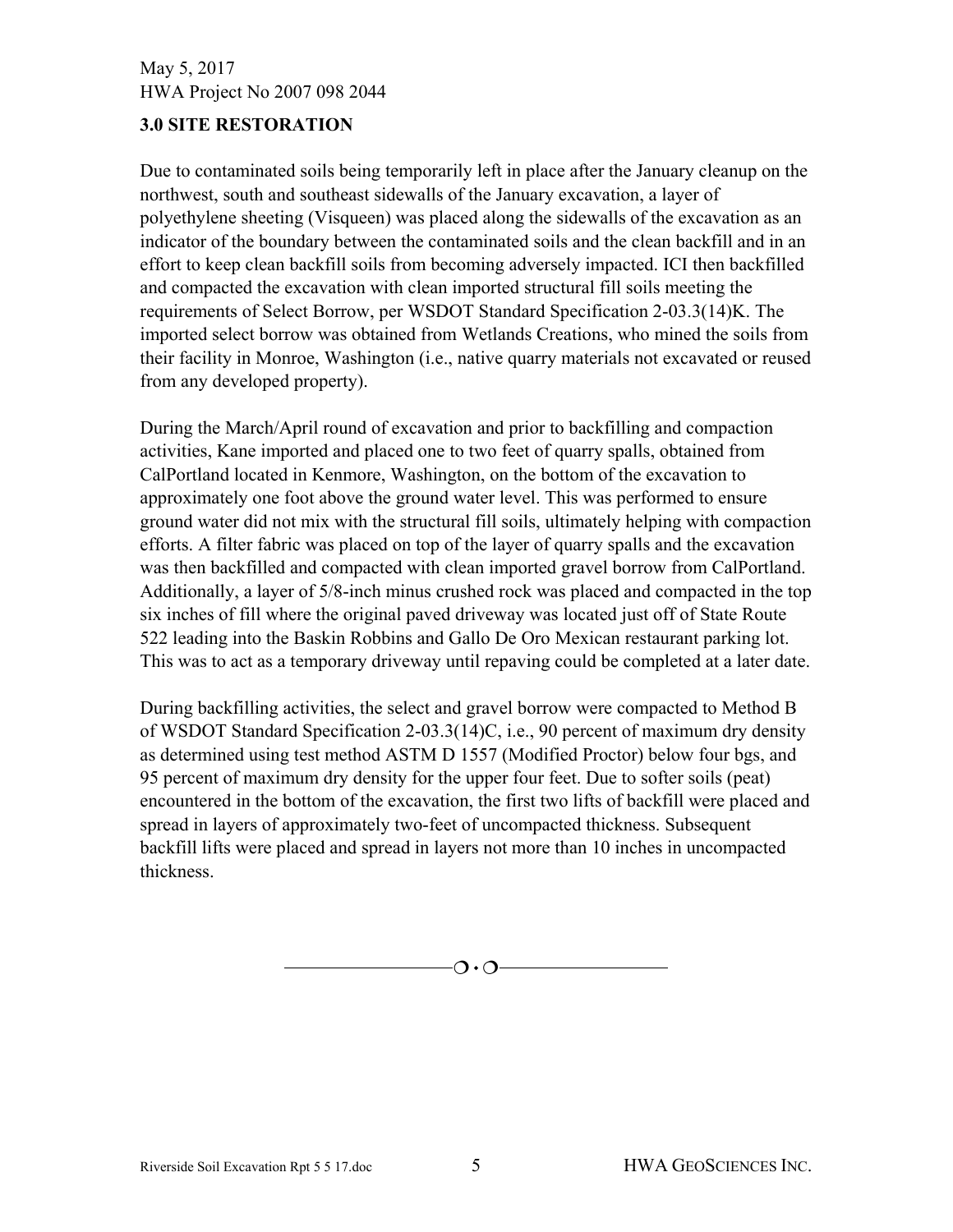We appreciate the opportunity to provide our services to you on this project. Please feel free to call us if you have any questions or need more information.

Sincerely, **HWA GEOSCIENCES INC.** 

استعددته

Figures:

Figure 1: Riverside Site Vicinity Figure 2: Riverside TPH Excavation Area

Appendices:

Appendix A: Site Photographs Appendix B: Disposal Documents Appendix C: Laboratory Reports

Austin York Arnie Sugar, LG, LHG

Geologist **Principal Hydrogeologist**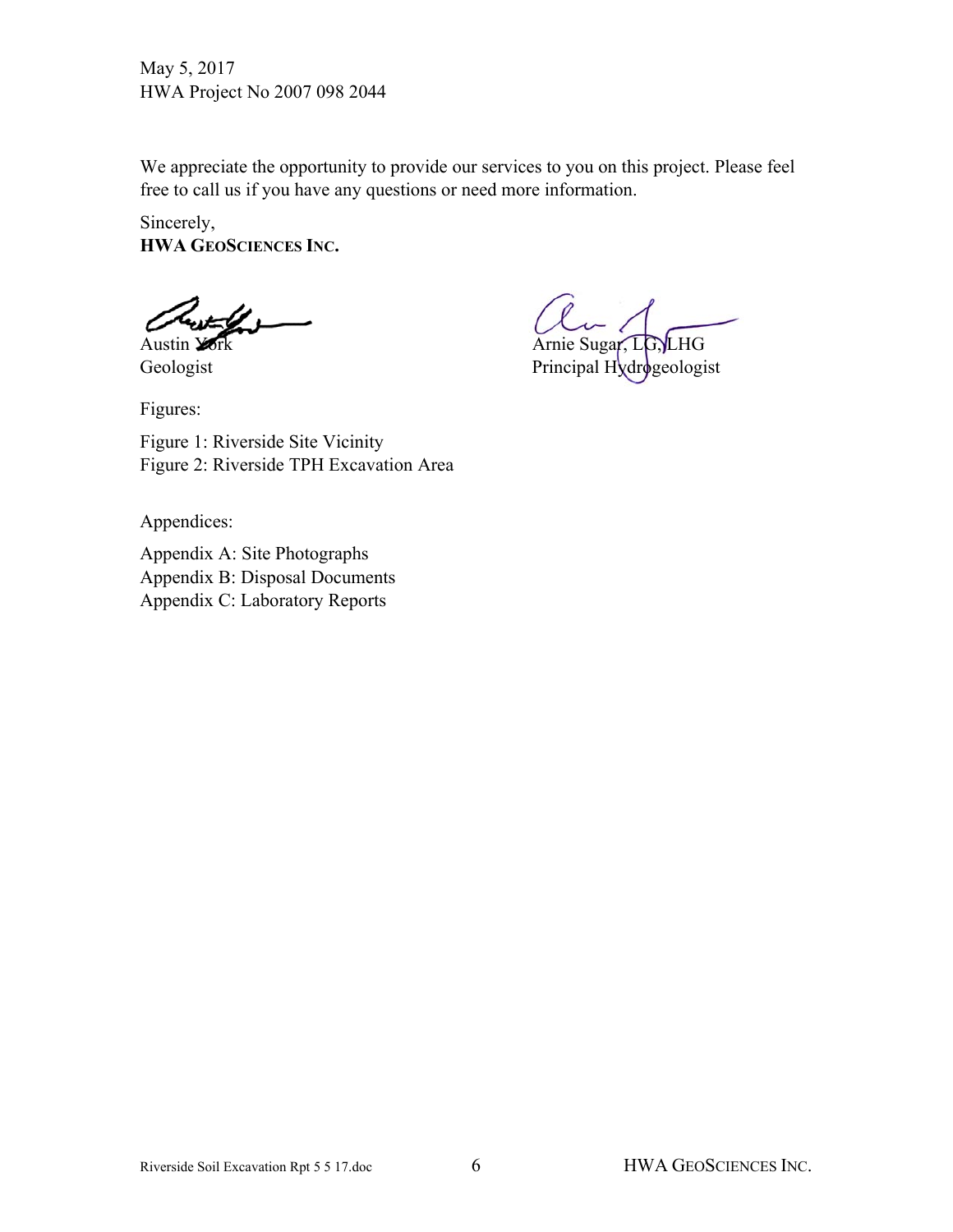

- 
- 
- 
- 
- 
- 

| <b>EXTENT OF INTERIM</b> | DRAWN BY EFK                 | FIGURE NO.    |
|--------------------------|------------------------------|---------------|
| <b>ACTION CLEANUP</b>    | <b>CHECK BY AS</b><br>NK, AY | PROJECT NO.   |
|                          | <b>DATE</b><br>04.12.17      | 2007-098 T919 |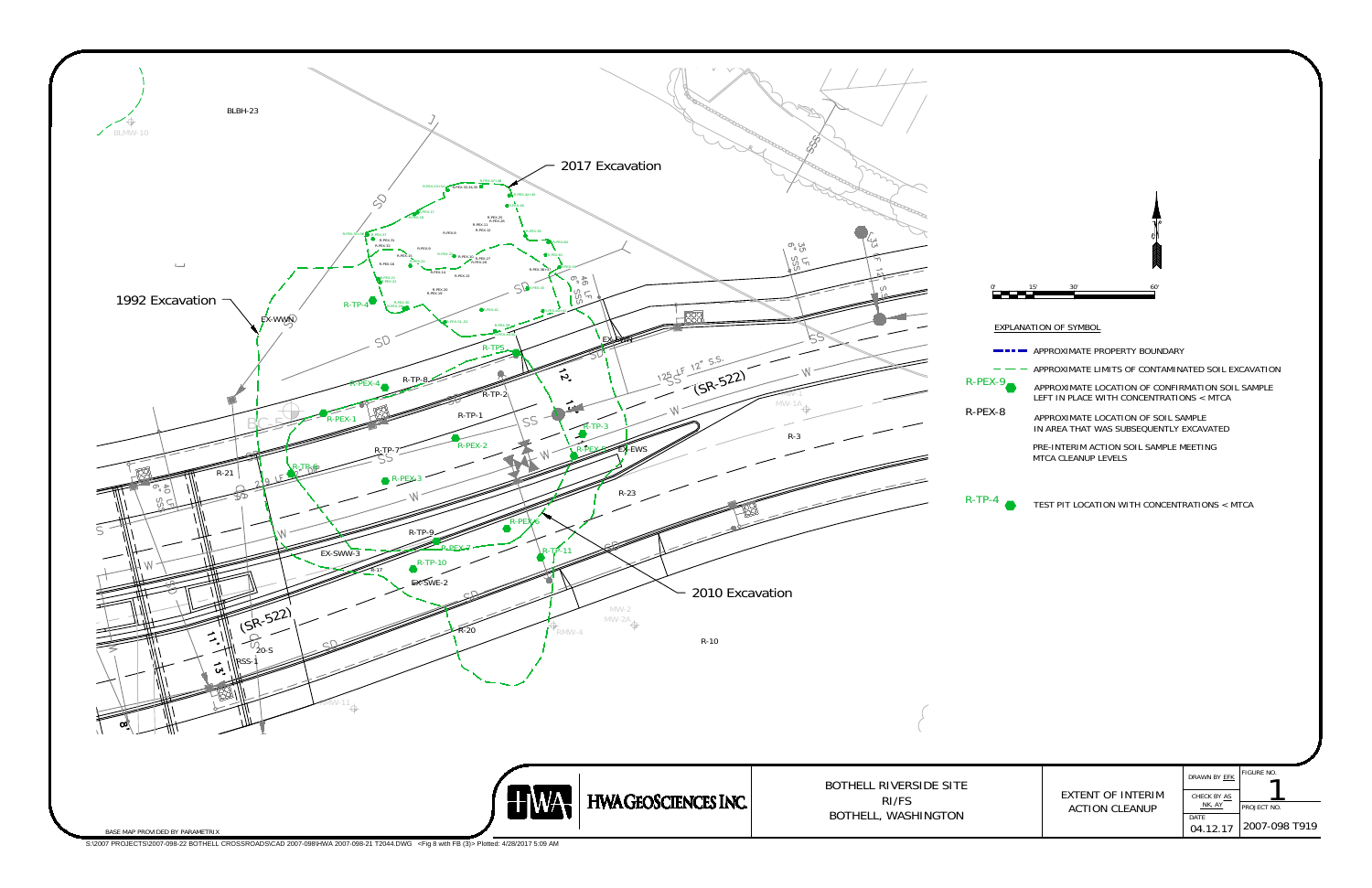|                                                        | DRAWN BY EFK                       | <b>FIGURE NO.</b> |
|--------------------------------------------------------|------------------------------------|-------------------|
| <b>EXTENT OF 2017 INTERIM</b><br><b>ACTION CLEANUP</b> | <b>CHECK BY</b><br><b>AS/NK/AY</b> | PROJECT NO.       |
|                                                        | <b>DATE</b><br>04.12.17            | 2007-098 T2044    |



- 
- 
-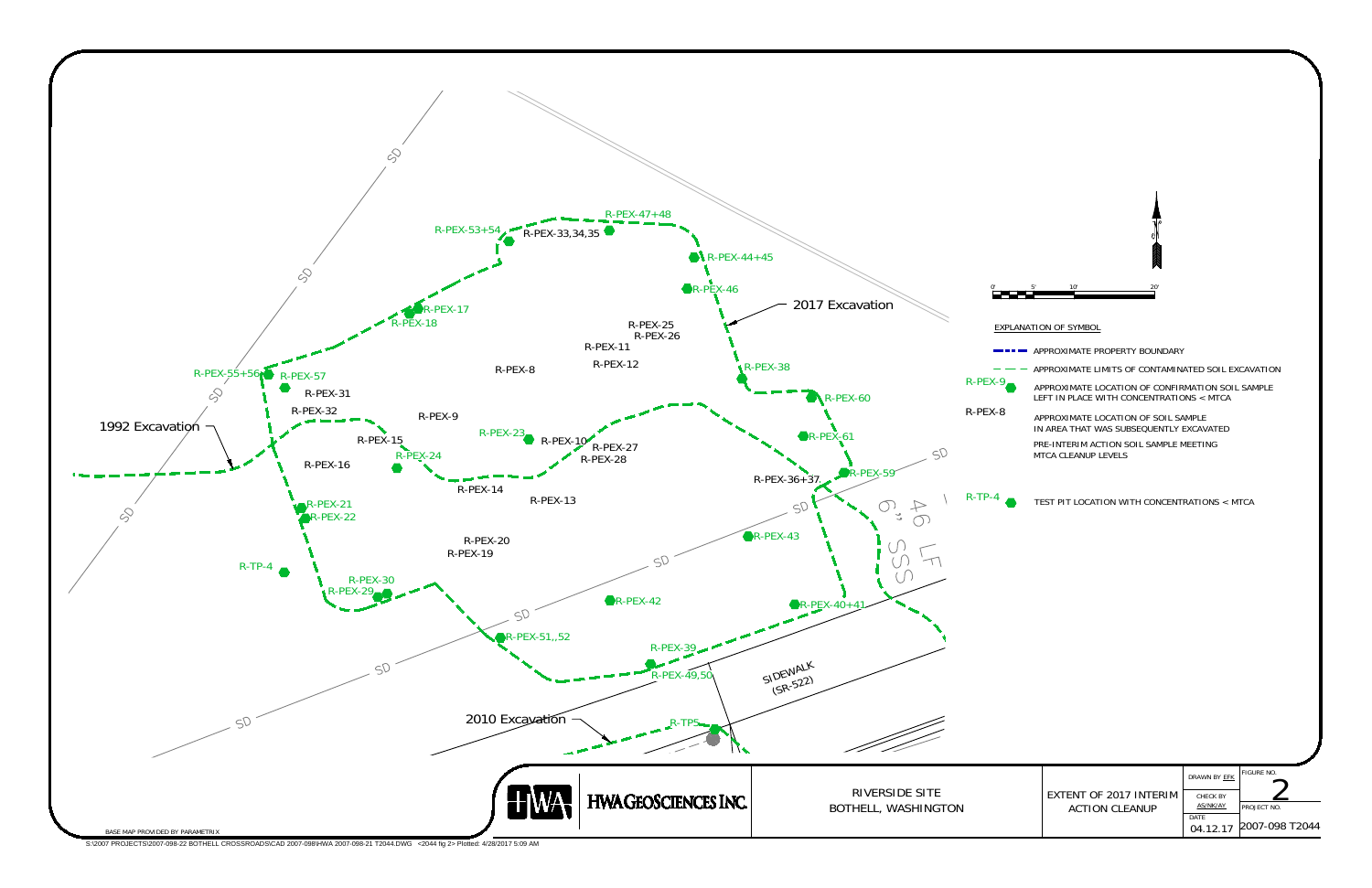# **APPENDIX A**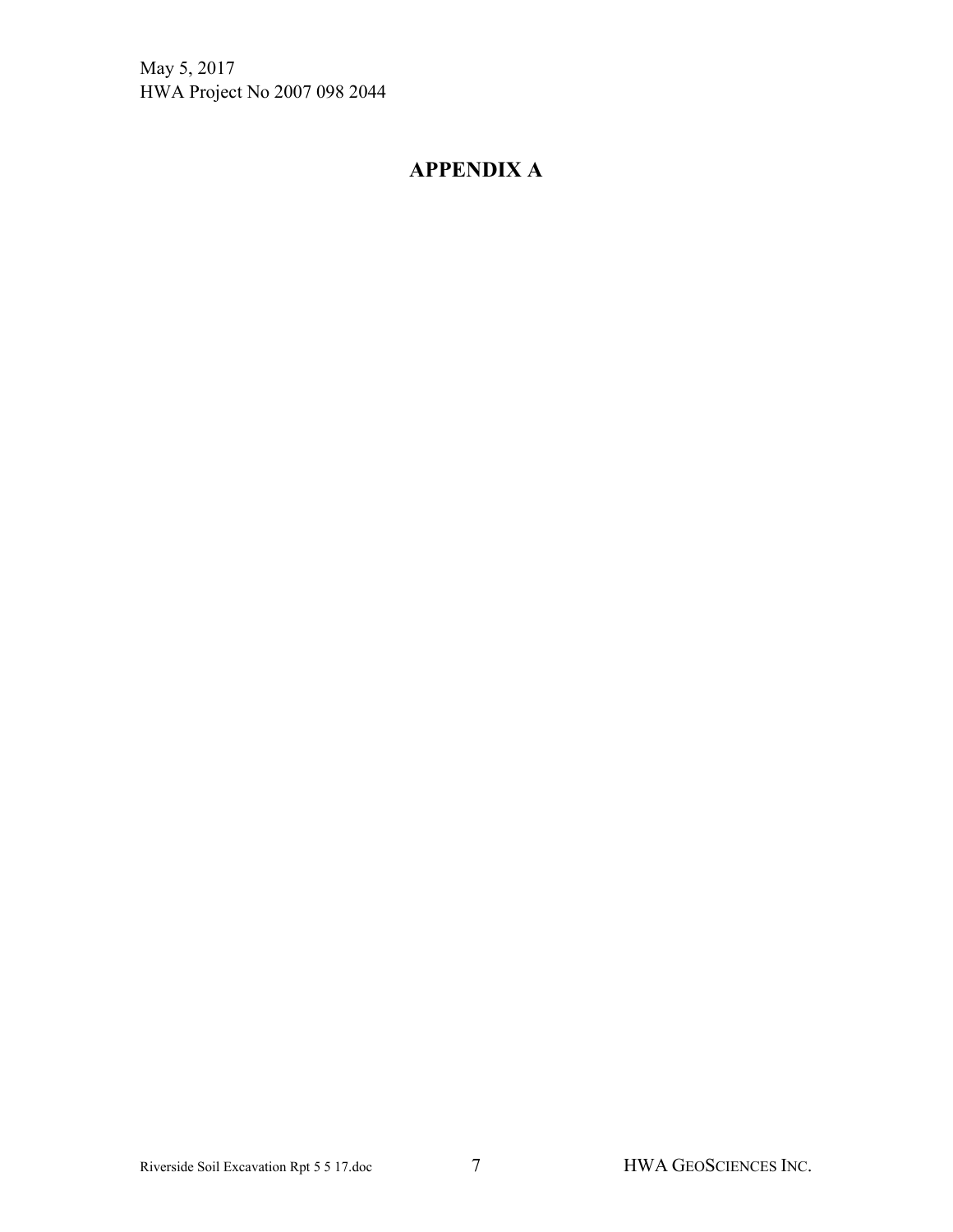

Photograph 1: View facing East toward the final boundaries of the January 2017 Bothell Riverside remedial excavation.



Photograph 2: View facing Northeast toward the January 2017 Bothell Riverside remedial excavation during backfilling activities. Polyethylene sheeting placed in the excavation as an indicator of the boundary between contaminated soils and clean backfill.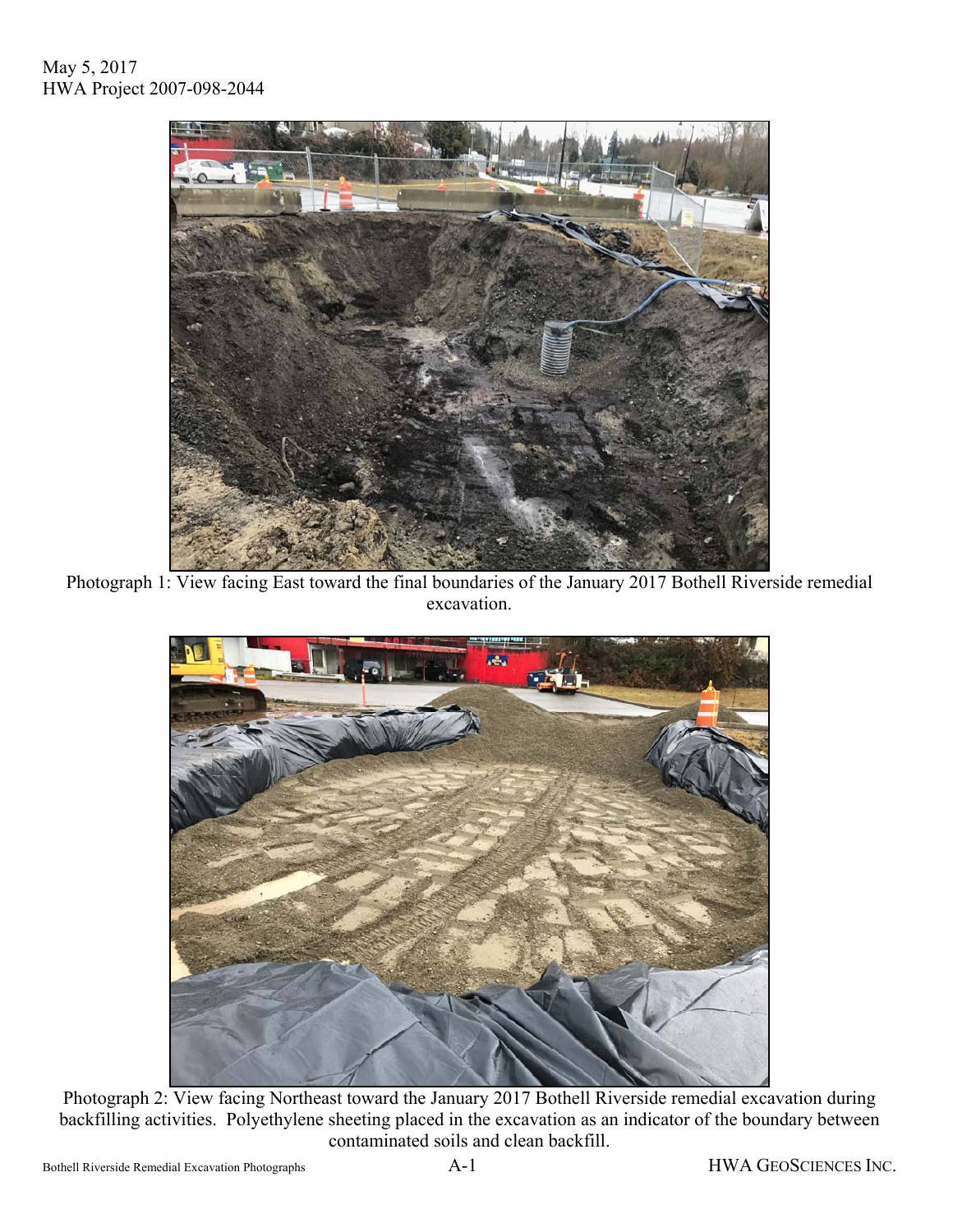

Photograph 3: View facing South toward boundaries of the March/April 2017 Bothell Riverside remedial excavation.



Photograph 4: View facing Southeast toward the March/April 2017 Bothell Riverside remedial excavation during backfilling activities. Quarry spalls were placed in the bottom 1 to 2 feet of the excavation.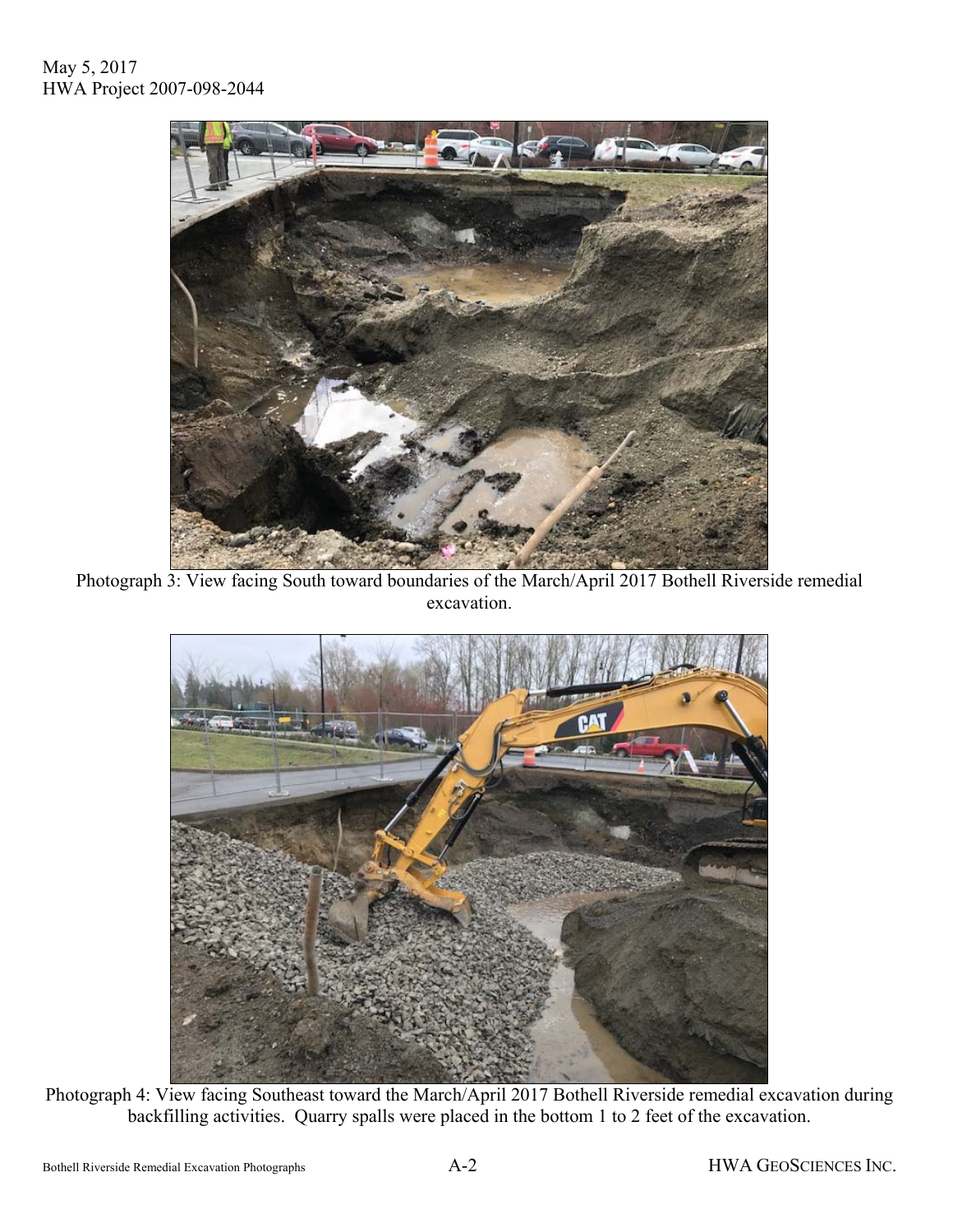

Photograph 5: View facing Southeast toward the March/April 2017 Bothell Riverside remedial excavation during backfilling activities. A filter fabric was placed over the quarry spalls prior to backfilling with gravel borrow.



Photograph 6: View facing Southeast toward the March/April 2017 Bothell Riverside remedial excavation. Cleanup efforts continued to the East side of the driveway located just off of State Route 522 leading into the Baskin Robbins and Gallo De Oro Mexican restaurant parking lot.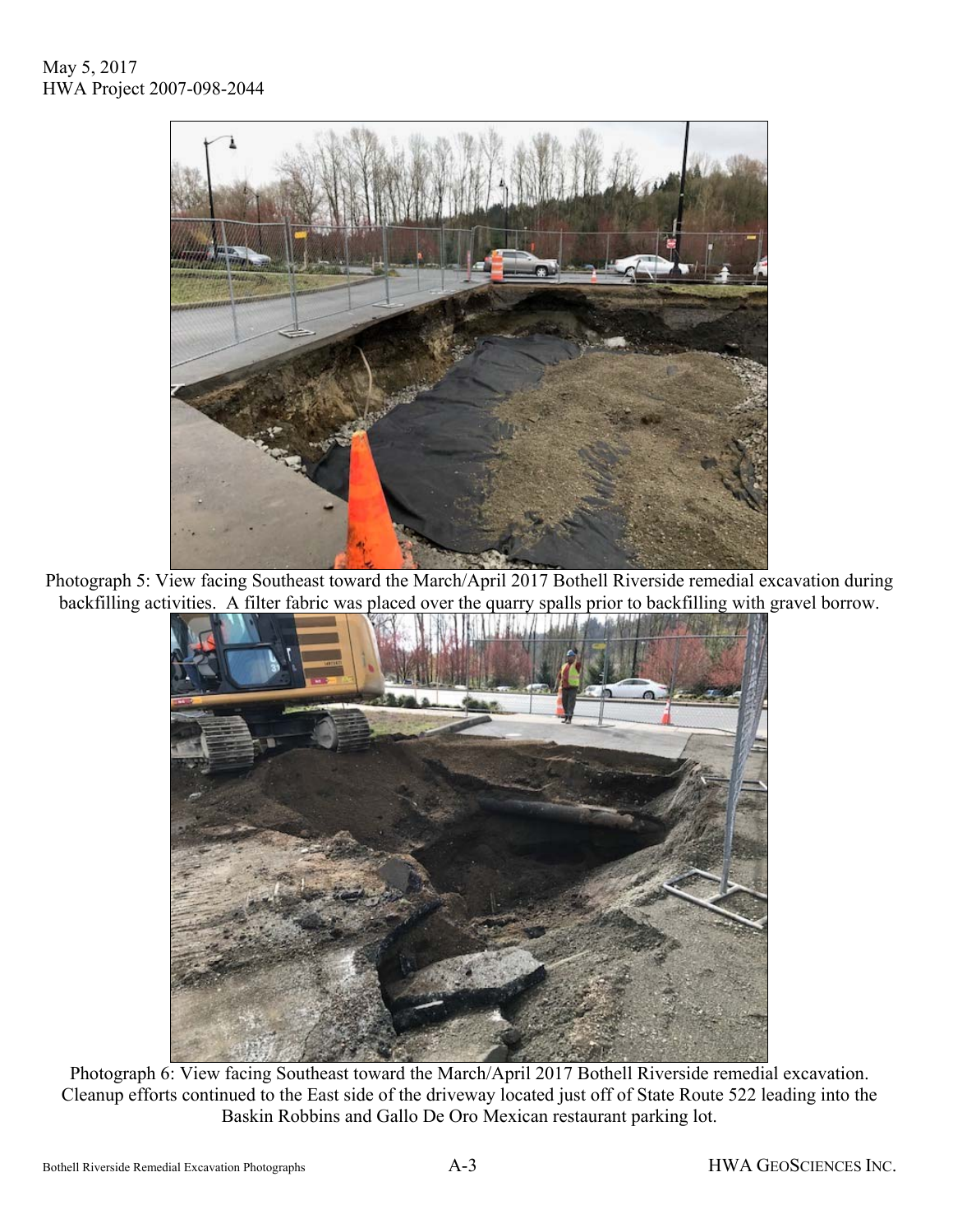

Photograph 7: View facing Southwest toward the March/April 2017 Bothell Riverside remedial excavation during the end backfilling activities. Gravel borrow materials were placed in 10" lifts and compacted from approximately 9' bgs to grade. A layer of 5/8-inch minus crushed rock was placed and compacted in the top six inches of fill where the original paved driveway was located.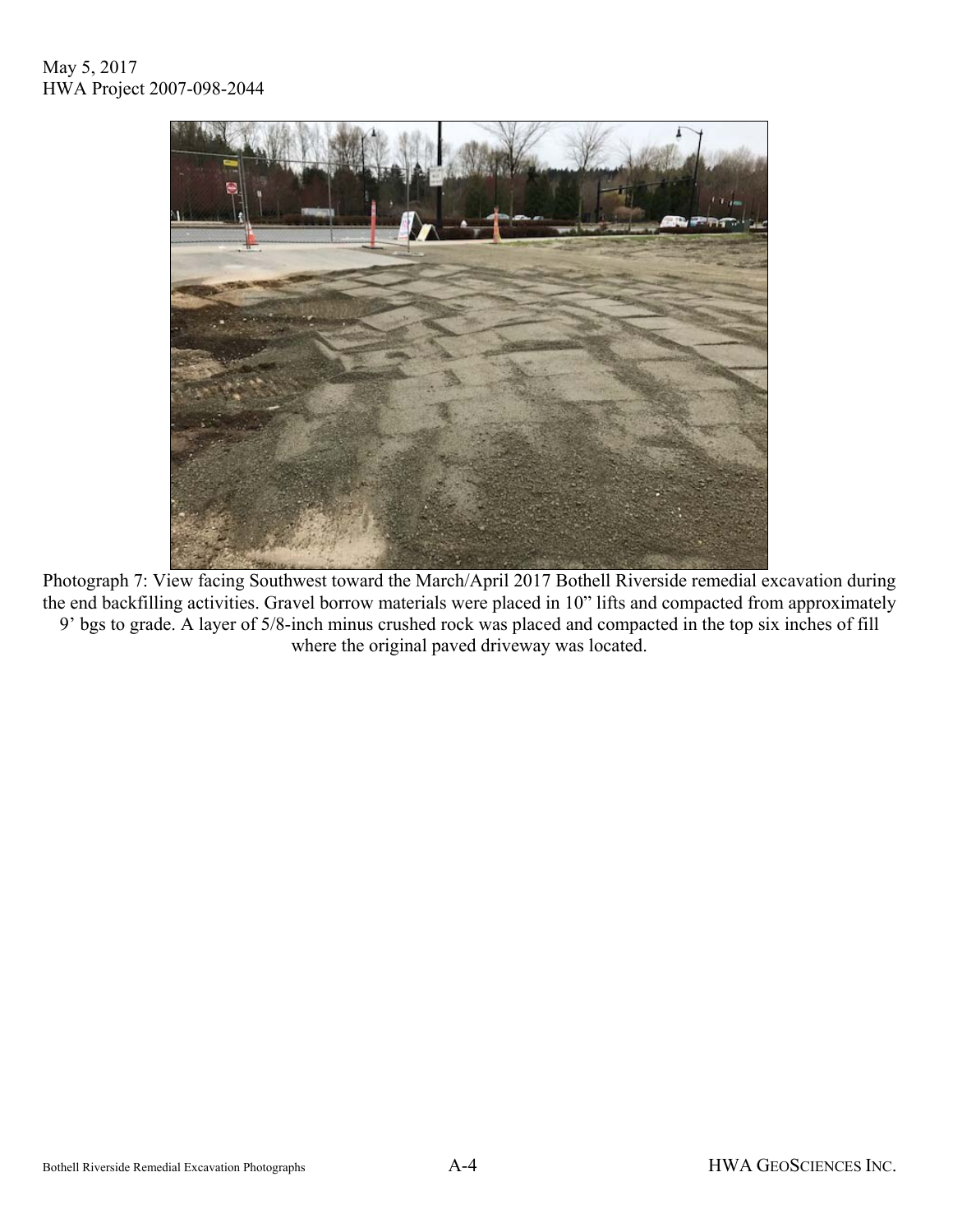## **APPENDIX B**